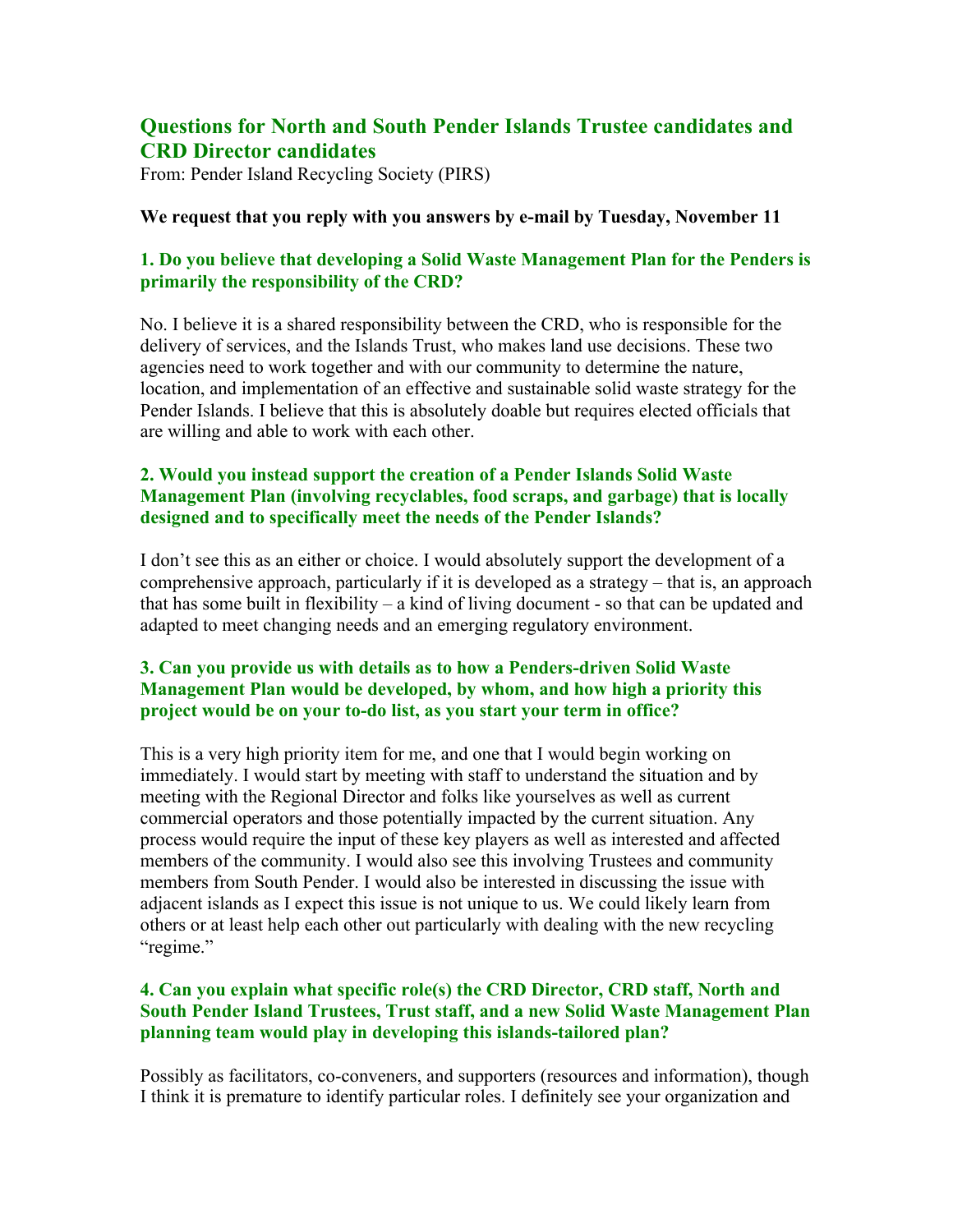potentially others as well as the community as having a central role in the development of any process. I would see these roles and the roles of others not yet identified, determined by those involved with the development of the Solid Waste Management Strategy process. Again, this process should involve the local community and may eventually involve other Southern Gulf Islands beyond the Penders as well as other agencies and interest groups. Considerable attention, thought and support should be given to the design of this process so that it has a successful outcome and brings us together as an island community and potentially as an archipelago.

# **5. Do you agree that a Pender-initiated Solid Waste Management Plan should engage the community in an open and transparent process in developing the plan and finding the best location for waste management facilities on the Penders?**

Absolutely! This is absolutely critical for success – not only for buy-in and support – but the process is one of us achieving a better collective understanding and appreciation of the situation, perhaps addressing old wounds and history, and encouraging participation, innovation and creativity. The more people we can get excited, connected, and involved with this challenge, the better.

### **6. Do you have any ideas how to fund the creation of a locally-initiated Solid Waste Management Plan for the Penders?**

I think there will be more opportunities for accessing outside funding if the project increases local sustainability, reduces CO2 emmissions, is innovative, collaborative and addresses issues that other rural and island communities are facing. The CRD is an obvious source of funding but depending on the nature of the project there may be other funds and grants available. I expect that community-based financial institutions like VanCity and Island Savings will be interested, as would private, local investors. Given the need to retain build and retain organic matter on our island coupled with the closure of the Hartland landfill to organic wastes there may be opportunities for revenue generation. Funding will be a key element for consideration during the strategy development process. A good process will include the identification and development of a number of innovative funding approaches.

# **7. Do you support the creation of a Penders-driven Solid Waste Management Plan, involving wide community consultation, prior to approving any bylaw applications relevant to waste management currently before or forthcoming to the Islands Trust?**

Yes. Given what has and is happening with recent applications, I think we need to consider this kind of approach. Perhaps this would give our community the time, understanding and space to find a way to move forward on this issue. I first suggested this kind of approach almost 8 years ago as a member of the North Pender Island APC when the first TUP was being contemplated for a waste drop-off facility. I think we have been negligent in not considering this issue in a systematic way and coming up with an